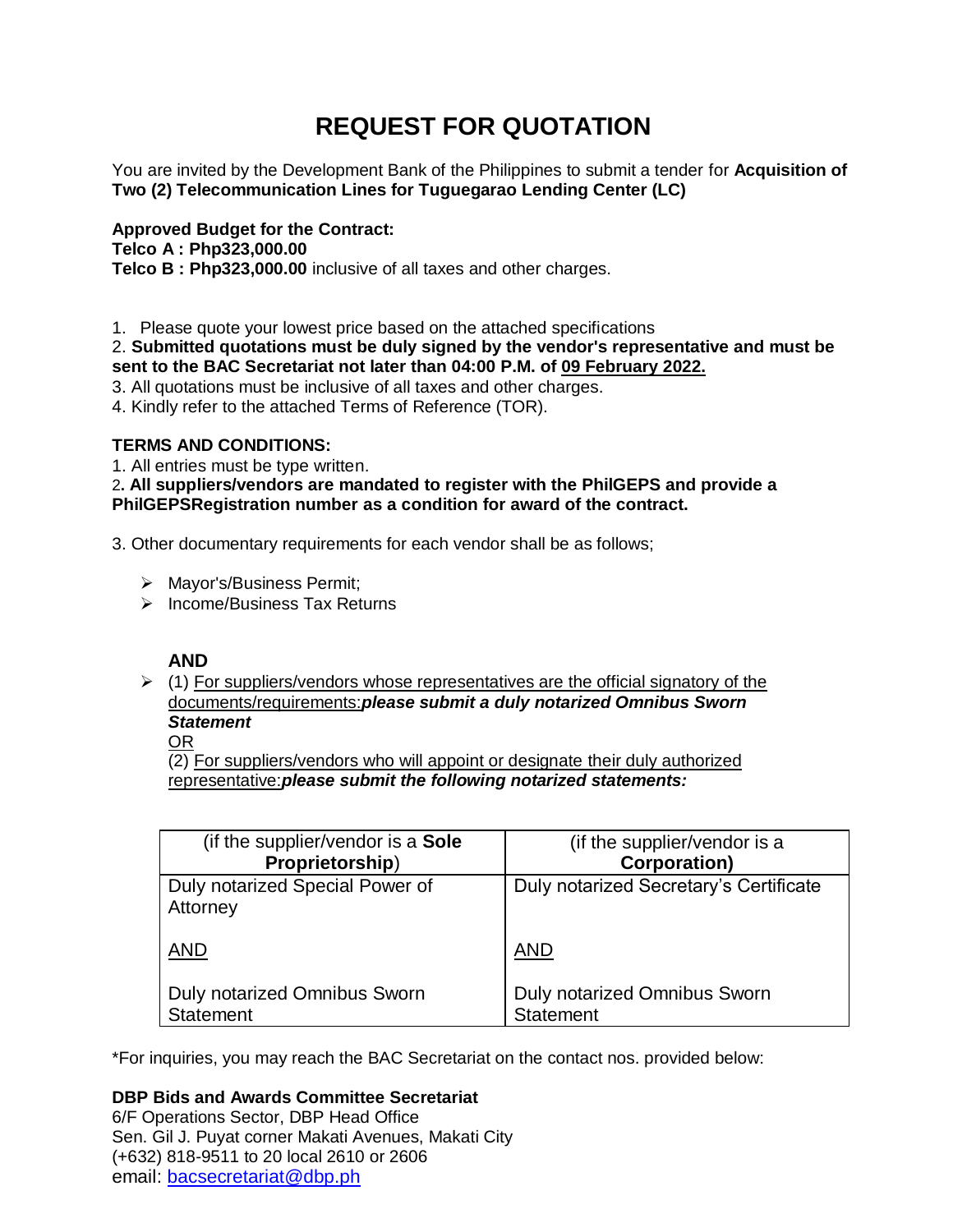#### **Annex A**

### ACQUISITION OF NEW, ADDITIONAL AND/OR REPLACEMENT TELECOMMUNICATION LINE/CONNECTIVITY SERVICE FOR THE DEVELOPMENT BANK OF THE PHILIPPINES (DBP)-**TUGUEGARAO LENDING CENTER**

### APPROVED BUDGET FOR THE CONTRACT: Telco A: Php 323,000 Telco B: Php 323,000

#### **TECHNICAL SPECIFICATIONS**

#### A. BACKGROUND

The telecommunication connectivity service (line) is for the connection of DBP online systems, services and facilities in any of the following DBP remote sites:

A.1. Branch Office, including:

A.1.a. Lending Center A.1.b. Cash Center A.1.c. Branch-Lite Unit

A.2. Automated Teller Machine (ATM)

#### **B. OBJECTIVE**

To acquire stable, reliable and secure telecommunication connectivity/line service to link DBP remote sites to the Head Office from an authorized and qualified telecommunication service provider (Telco).

#### C. COVERAGE OF THE CONTRACT

The contract will be for a one (1) year period starting from date of acceptance of service with the option for automatic renewal.

### D. MINIMUM SPECIFICATIONS

D.1. Connectivity/Line Service Availability

> The minimum availability of service is 99.6%.

- D.2. Connectivity/Line Specifications
- D.2.a. Branch Office ☑
	- D.2.a.i. Wired MPLS/VPN, Radio Last Mile or VSAT connection with minimum of 2 Mbps bandwidth
	- D.2.a.ii. Must be Ku Band or C Band for the VSAT
	- D.2.a.iii. Inclusive network equipment, such as router and or router/modem, must not be on End-of-Life/End-of-Support status within the contract period
	- D.2.a.iv. Router must support GRE/mGRE tunneling and IP Security (ex. dynamic VPN) and SNMP
	- D.2.a.v. DBP shall have the full access of the router
	- D.2.a.vi. Provide near real time and historical link monitoring

D.2.b. ATM - Wired п

- D.2.b.i. VPN connection at least 128 Kbps via MPLS
- D.2.b.ii. Inclusive network equipment, such as router and or router/modem, must not be on End-of-Life/End-of-Support status within the contract period
- D.2.b.iii. Support GRE tunneling and SNMP
- D.2.b.iv. Provide near real time and historical link monitoring

 $Page 1 of 4$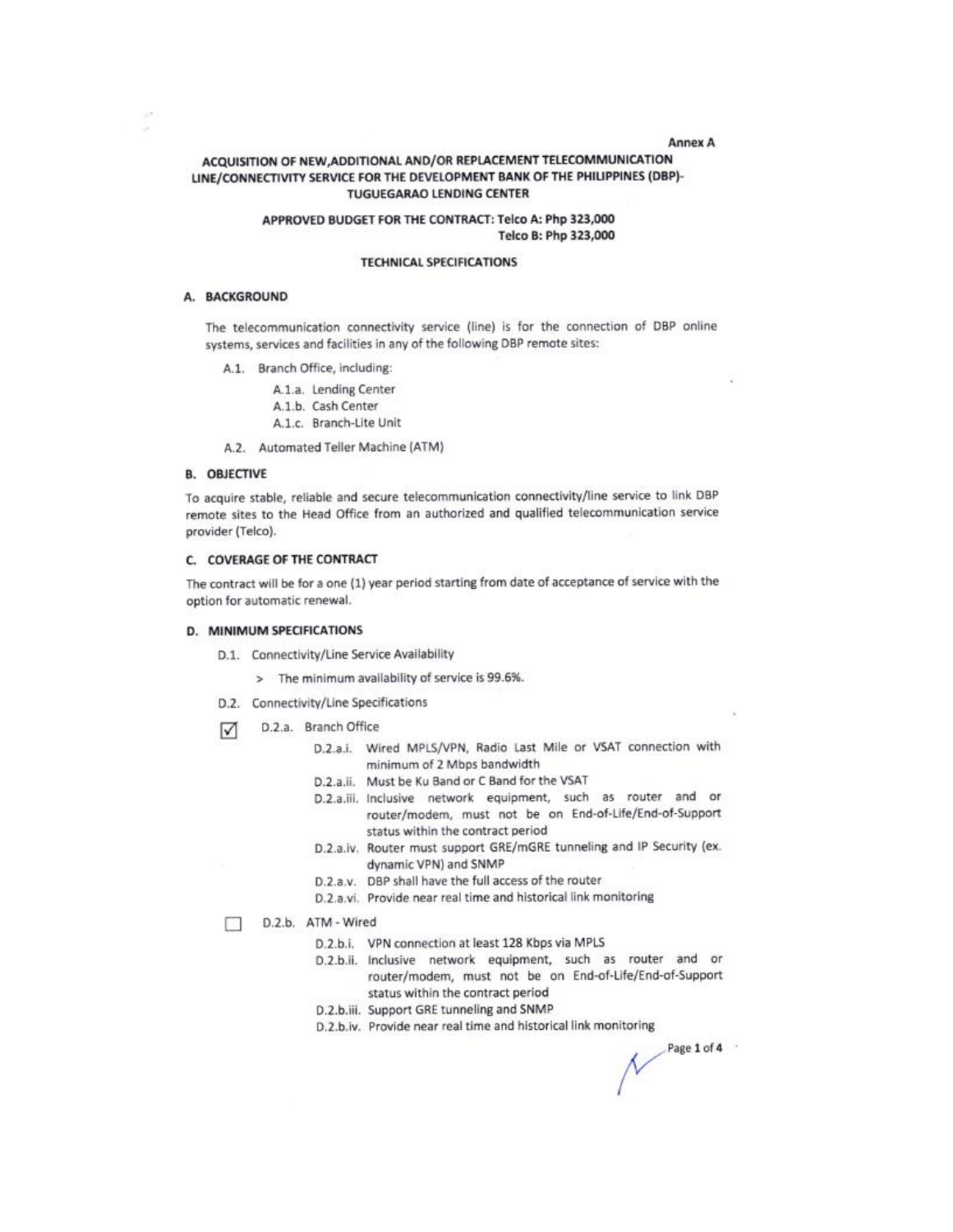- D.2.c. ATM Wireless
	- D.2.c.i. Provide data transmission function by public GPRS/ GSM network or higher
	- D.2.a.vii. Inclusive network equipment, such as router and or router/modem, must not be on End-of-Life/End-of-Support status within the contract period
	- D.2.c.ii. Support GRE Tunneling and SNMP
	- D.2.c.iii. Provide GUI access for local and remote management
	- D.2.c.iv. Operate at -30~+75"C temperature
	- D.2.c.v. Has LED status indication
	- D.2.c.vi. Support RJ45 console port
	- D.2.c.vii. Include: 1 power cord, 2 antennas, 1 console cable, 1 set documentation
	- D.2.c.viii. Provide near real time and historical link monitoring.
	- D.2.c.ix. Meet the average latency requirement of not greater than 200ms measured using the Ping utility or any similar mobile applications
	- D.2.c.x. Meet signal requirement of not less than 2 bars measured using mobile or similar devices capable of said measurement
	- D.2.c.xi. DBP shall have full access to the Modem/Router
- D.3. Support Services and Incident Management
	- D.3.a. The Telco shall provide 24 x 7 onsite, telephone and email support. For every service unavailability/downtime reported, the response time shall be within thirty (30) minutes
	- D.3.b. Upon the occurrence of service unavailability/downtime, the Telco shall:
		- D.3.b.i. Conduct problem isolation/resolution and link restoration activities
		- D.3.b.ii. Notification via electronic mail (E-mail) and telephone within one (1) hour of the occurrence
		- D.3.b.iii. Minimum of twice a day status report to DBP via E-Mail
		- D.3.b.iv. Estimated time of arrival (ETA) if onsite activities required
		- D.3.b.v. Estimated time of resolution (ETR)
		- D.3.b.vi. Root cause
		- D.3.b.vii. Comply with DBP policies on security and confidentiality during support services.
	- DRe The Telco shall submit an incident report stating the reason/s for the outage and detailing the steps undertaken to resolve a particular problem upon DBP's request.
- D.4 Service Performance Review
	- > The Telco shall conduct a performance review session at least once every quarter of a year

# E. TELECOMMUNICATION CONNECTIVITY/LINE REQUIREMENT CLASSIFICATION

The primary objective of the following provisions is to have multiple Telcos per site, providing service redundancy, high availability and avoiding single point of failure.

- E.1. New Telecommunication Line Requirement
	- E.1.a. Covered Sites

Page 2 of 4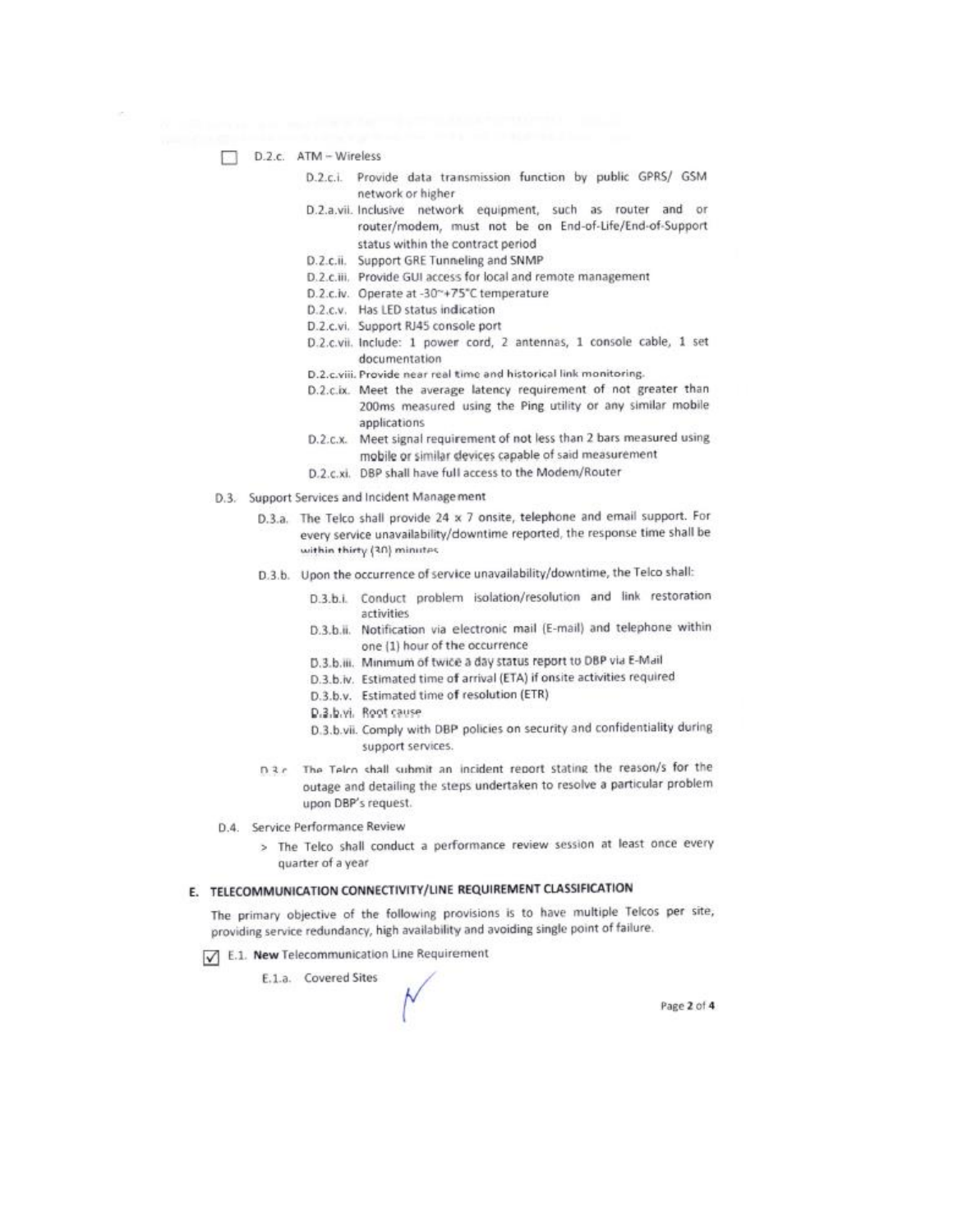- > New remotes sites
- E.1.b. Telco Selection Criteria
	- > Telecommunication Line for Branch Office
		- E.1.b.i. Two (2) different Telcos (Telco A and Telco B) shall be selected
		- E.1.b.ii. Telco A is the lowest (winning) provider
		- E.1.b.iii. Telco B is the second lowest provider
		- > Telecommunication Line for Additional ATM Facility of a Branch Office
			- E.1.b.iv. The Telco must be different from the one which has the majority or most of the telecommunication connectivity services provided for the ATM/s of that Branch Office
- E.2. Additional Telecommunication Line Requirement
	- E.2.a. Covered Sites

R

- > For existing sites with existing telecommunication line/s
- E.2.b. Telco Exception
	- > The Telco/s of the existing line/s servicing the site shall not be invited and will not be allowed to participate
- E.3. Replacement Telecommunication Line Requirement
	- E.3.a. Covered Sites
		- > For existing sites with existing telecommunication line/s
	- E.3.b. lelco Exception
		- E.3.b.i. For Telco Redundancy Replacement
			- > The Telco of the existing line/s servicing the site including the one to be replaced shall not be invited and will not be allowed to participate
		- E.3.b.ii. Replacement for the Purpose of Telecommunication Line Capacity (Bandwidth) Upgrade
			- > The Telco of the other existing line/s servicing the site (i.e., other than the one to be replaced) shall not be invited and will not be allowed to participate
		- E.3.b.iii. For Wireless to Wired Facility Replacement
			- > The Telco of the other existing line/s servicing the site (i.e., other than the one to be replaced) shall not be invited and will not be allowed to participate

#### F. DISCONTINUANCE OF SERVICE

DBP can opt to discontinue the service within the contract period without pre-termination fee/s, if the Telco provider fails to meet the required minimum availability of service, specified in item D.1, for three (3) consecutive months (3-strike rule)

G. PAYMENT

The payment shall be in a monthly basis every after the service acceptance.

Page 3 of 4